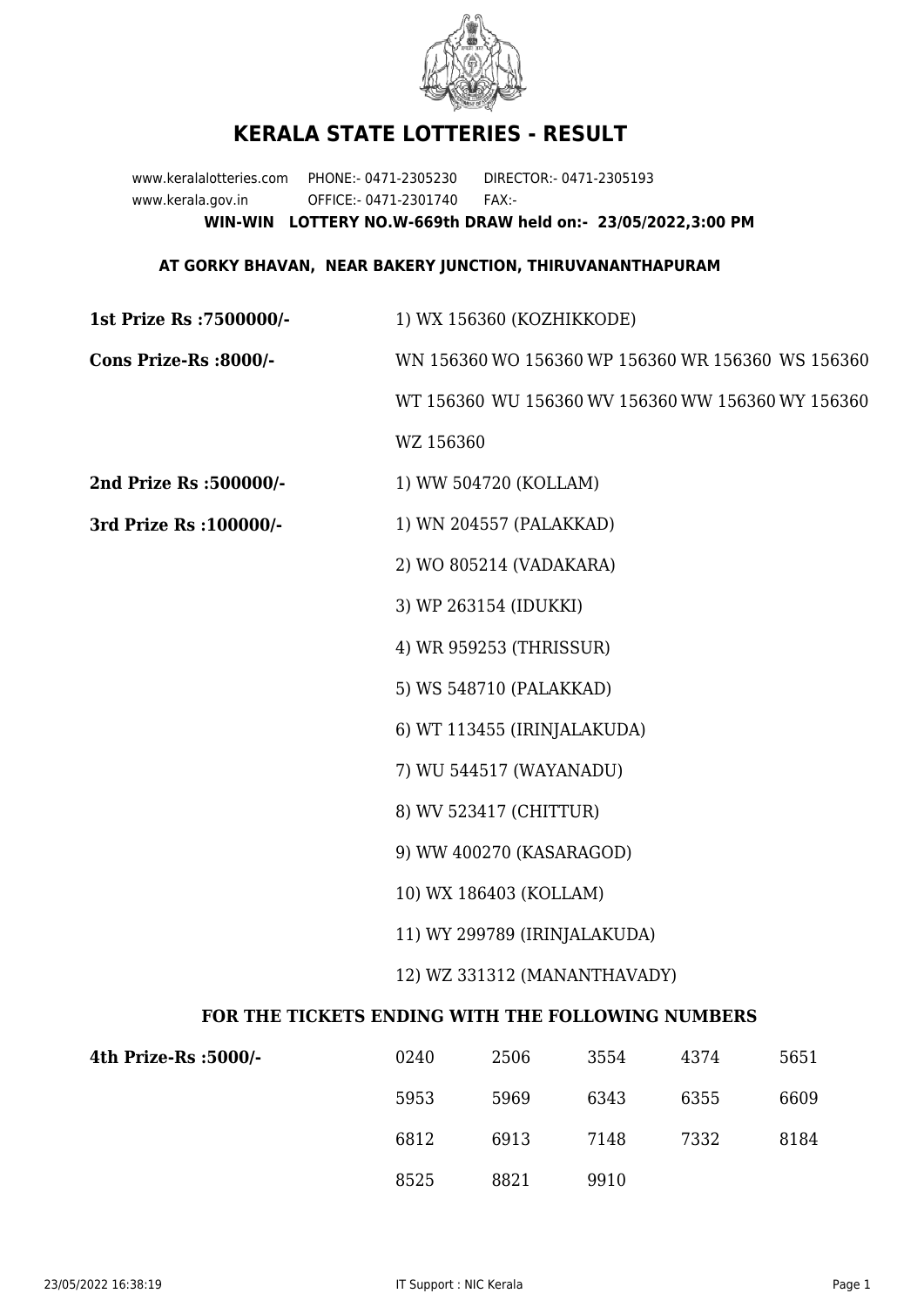| 5th Prize-Rs : 2000/- | 0718 | 1543 | 2177 | 2353 | 2411 |
|-----------------------|------|------|------|------|------|
|                       | 3332 | 6010 | 6565 | 7569 | 9803 |
| 6th Prize-Rs : 1000/- | 0161 | 2740 | 3221 | 3586 | 3903 |
|                       | 3947 | 5215 | 6482 | 7334 | 7393 |
|                       | 7482 | 7670 | 8298 | 9199 |      |
| 7th Prize-Rs :500/-   | 0295 | 0344 | 0404 | 0450 | 0473 |
|                       | 0541 | 0736 | 0937 | 1033 | 1147 |
|                       | 1187 | 1421 | 1547 | 1709 | 1719 |
|                       | 1759 | 2113 | 2290 | 2337 | 2439 |
|                       | 2525 | 2563 | 2591 | 2608 | 2626 |
|                       | 2724 | 2935 | 3379 | 3735 | 4376 |
|                       | 4524 | 4614 | 4641 | 4642 | 4828 |
|                       | 4841 | 4973 | 5150 | 5158 | 5171 |
|                       | 5293 | 5380 | 5392 | 5471 | 5535 |
|                       | 5653 | 5833 | 6141 | 6252 | 6308 |
|                       | 6632 | 6748 | 6848 | 7381 | 7486 |
|                       | 7572 | 7616 | 7694 | 7804 | 7827 |
|                       | 7911 | 7944 | 7958 | 8185 | 8258 |
|                       | 8562 | 8599 | 8647 | 8694 | 8805 |
|                       | 8849 | 8959 | 8986 | 9019 | 9094 |
|                       | 9403 | 9430 | 9455 | 9476 | 9554 |
|                       | 9559 | 9718 |      |      |      |
| 8th Prize-Rs : 100/-  | 0034 | 0117 | 0119 | 0126 | 0313 |
|                       | 0411 | 0430 | 0526 | 0593 | 0619 |
|                       | 0692 | 0846 | 1191 | 1231 | 1256 |
|                       | 1273 | 1431 | 1461 | 1482 | 1746 |
|                       | 1867 | 1896 | 2009 | 2024 | 2077 |
|                       | 2086 | 2095 | 2137 | 2157 | 2249 |
|                       | 2280 | 2397 | 2423 | 2518 | 2573 |